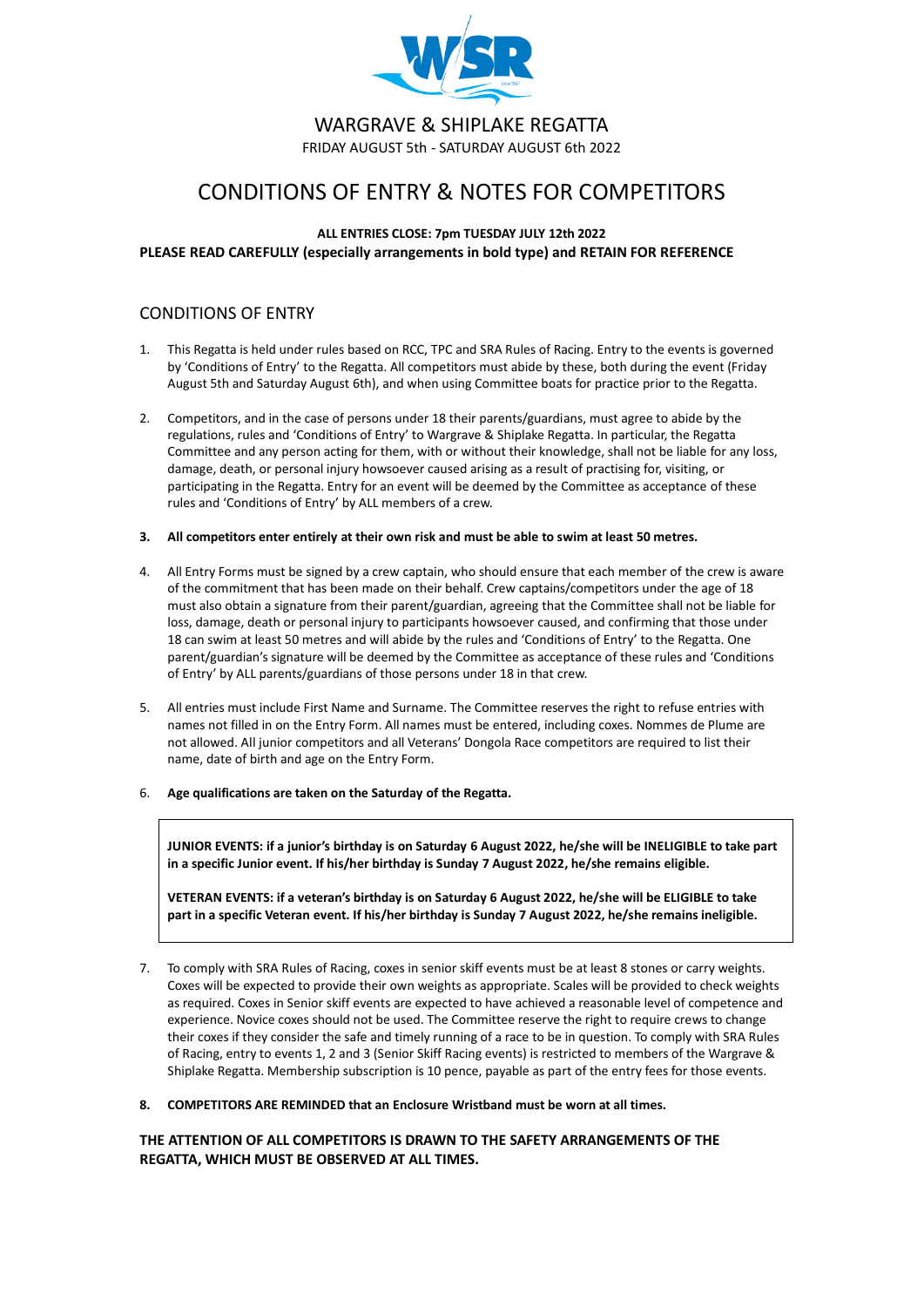# NOTES FOR COMPETITORS

- A. To assist in the running of Wargrave & Shiplake Regatta, the event will normally be limited to a MAXIMUM of 400 races. Accordingly, the following restrictions will apply:
- Competitors Junior, Senior, Veteran and Jubilee may enter a MAXIMUM of 6 events only
- AS REQUIRED and IF NECESSARY, events will be restricted as follows **(these figures are only for guidance and may change, and other events may be restricted if deemed necessary)**:
	- o Senior Skiff events: a maximum of 32 crews per event
	- o Junior/Veteran Skiff events: a maximum of 16 crews per event
	- o Canoe Punting events: a maximum of 31 races per event
	- o Grand Dongola Race: a maximum of 81 crews
- Entries will be accepted in the order in which they are received
- At the Committee's discretion, time trials may be held for events that are over-subscribed on the evening of Thursday August 4th. Competitors will be notified as and if appropriate
- Entry fees for unsuccessful entries will be refunded in full
- B. **All competitors must expect to race on Friday.** THIS INCLUDES DONGOLAS. In exceptional circumstances, it may be possible to avoid an early heat for a competitor/crew. Whilst this cannot be guaranteed, please indicate your earliest available time on Friday (no later than 5pm) with a brief explanation, if applicable.
- C. Competitors are welcome to bring their own paddles or punt poles. A limited number of paddles and punt poles are available for use from the Regatta and can be obtained on a first come first served basis, for both practice and at the Regatta. Boats and sculls ONLY are provided by the Committee and must be treated with the utmost respect. Competitors MAY NOT use their own sculls in the skiff races.

#### **D. Competitors under the age of 12 MUST wear a Buoyancy Aid for racing and at all times on the water.**

#### E1. SENIOR DONGOLA EVENTS

## GRAND DONGOLA RACE

- Open to all crews
- Crews must include at least two ladies
- Crews will race for the Dongola Grand Challenge Cup

#### THAMES DONGOLA RACE

- Aimed at those wishing to compete 'less seriously'
- Open only to competitors WHO DO NOT ENTER ANY OTHER EVENT (senior or junior; competing or coxing; sculling, paddling or punting) **EXCEPT the celebratory Jubilee Dongola**
- Crews must include at least two ladies
- Crews will race for the Rutter Jackson Trophy

# VETERANS' DONGOLA RACE

- All crew members must be 45 years of age or over
- The total age of all crew members must add up to a MINIMUM of 300 years
- Ages of all crew members must be stated on the Entry Form
- Crews must include at least two ladies
- Crews will race for the Easterling Challenge Cup
- Competitors may only enter ONE Senior Dongola event
- **Competitors entering the Grand Dongola event MAY ALSO enter the Junior Dongola Race OR the Under 12 Dongola Race AND the Jubilee Dongola**
- **Competitors entering the Thames Dongola event MAY ALSO enter the Jubilee Dongola**
- **Competitors entering the Veterans' Dongola event MAY ALSO enter the Under 12 Dongola Race AND the Jubilee Dongola**

*Should queries arise on the suitability of an individual or crew for a particular event, please do not hesitate to contact our Entries Secretary, Mrs N.Hounsell (Tel: 07734-110281).*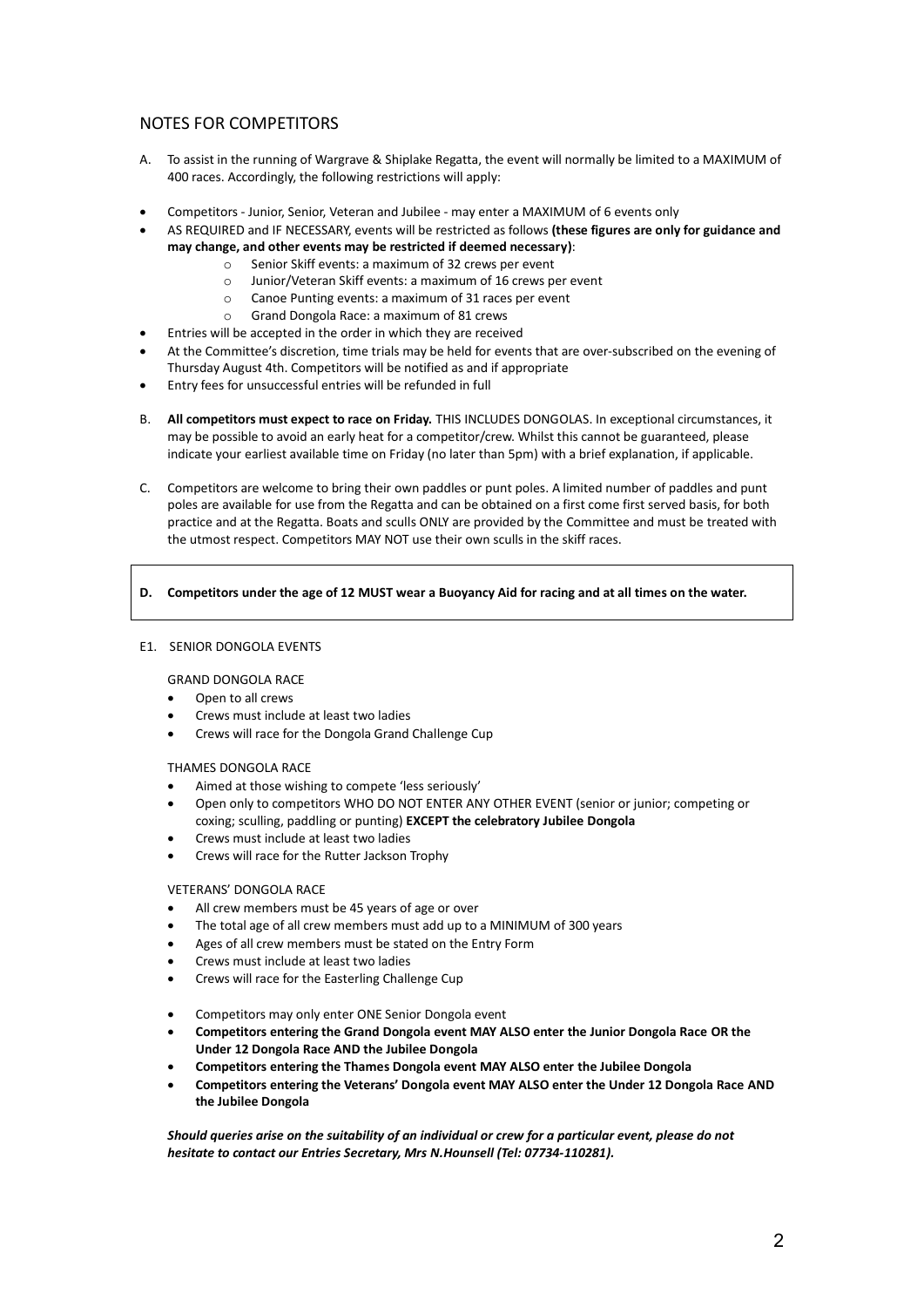#### E2. UNDER 12 DONGOLA

The Under 12 Dongola event aims to encourage the participation of juniors. **Competitors under the age of 12 MUST wear a Buoyancy Aid for racing and at all times on the water.** Entry qualifications are as follows:

- Each crew must comprise five children under 12 on Saturday 6<sup>th</sup> August 2022 (see note 6), at least two of whom must be girls
- Each crew must be steered by an adult (male or female), who must be 18 years of age or over on Saturday 6<sup>th</sup> August 2022. This steerer must be fully competent. The Committee reserve the right to require a crew to change their steerer if they consider the safe and timely running of a race to be in question
- Entry to this event DOES NOT preclude either children or adults from entering any other Dongola event (except the Thames Dongola), senior or junior

#### E3. SCRATCH DONGOLA

Entries for the Scratch Dongola event will be taken from 9am Saturday August 6<sup>th</sup>. Only one entry per person will be accepted. Crews will be drawn from 12pm.

#### E4. JUBILEE DONGOLA

- Entry to this event DOES NOT preclude either children or adults from entering any other Dongola event, senior or junior
- Entry is open to anyone within their '6 event' limit
- Each crew must comprise six people, containing no more than four adults (minimum of two to be female) and a minimum of two children under 12 years of age on Saturday 6<sup>th</sup> August 2022
- Each crew must be steered by an adult (male or female), who must be 18 years of age or over on Saturday 6<sup>th</sup> August 2022. This steerer must be fully competent. The Committee reserve the right to require a crew to change their steerer if they consider the safe and timely running of a race to be in question
- **Competitors under the age of 12 MUST wear a Buoyancy Aid for racing and at all times on the water**
- Fancy Dress is encouraged. There will be a prize for the best dressed crew, chosen by members of the committee and the Regatta's President

#### F. COXES IN JUNIOR EVENTS

#### **Side by Side Dinghy Races**

- Coxes may be ANY AGE
- We would encourage a parent to accompany/cox very young entrants, when felt to be appropriate
- We hope this will assist our youngest competitors in having the confidence to take part, in getting to the Start and racing safely and enjoyably
- **Competitors under the age of 12 MUST wear a Buoyancy Aid for racing and at all times on the water**

#### **Boy & Girl Double Sculling - Boys' Double Sculling - Girls' Double Sculling events**

- ALL crew members must adhere to the age requirements, INCLUDING COXES
- G. PRACTICE

It is our intention to make a number of boats available for practice from Wargrave and Shiplake from MONDAY JULY 18<sup>th</sup> to WEDNESDAY AUGUST 3<sup>rd</sup> inclusive. A nominal charge per boat half hour will be made.

Only those persons from whom an entry has been received will be allowed to use these boats for practice.

#### **Arrangements for practice will be e-mailed to all entrants on WEDNESDAY JULY 13 th , allowing several days to make bookings prior to the start of practice.**

OFFICIAL PROGRAMMES, GIVING DETAILS AND TIMINGS OF ALL RACES, WILL BE ON SALE IN WARGRAVE AND SHIPLAKE ON THURSDAY 28<sup>th</sup> July.

THE ATTENTION OF ALL COMPETITORS IS DRAWN TO THE SAFETY ARRANGEMENTS OF THE REGATTA, WHICH MUST BE OBSERVED AT ALL TIMES.

These can be found on the Regatta's website at[: http://www.wsregatta.co.uk/safety.php](http://www.wsregatta.co.uk/safety.php)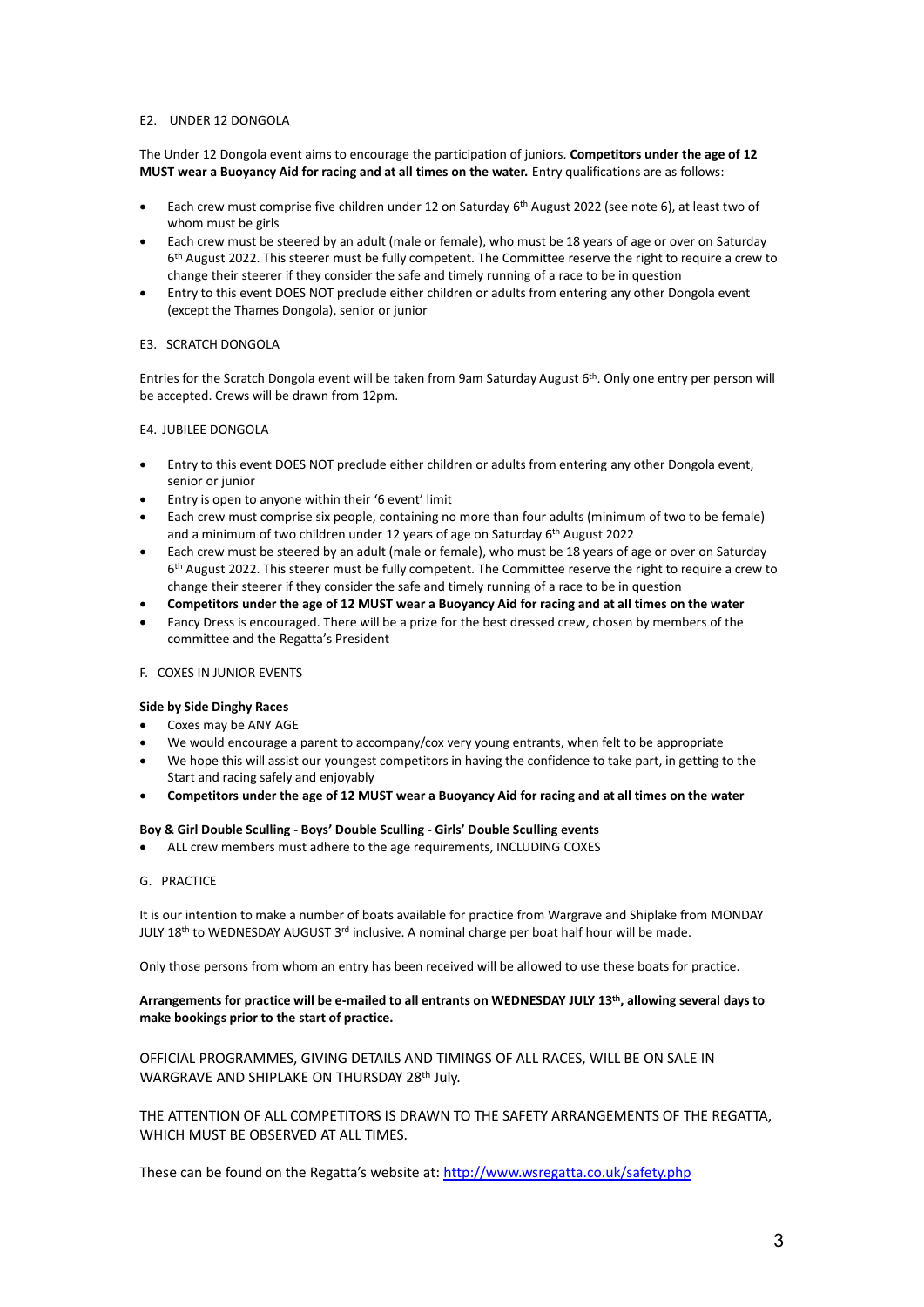# EVENT AGE QUALIFICATIONS

# **SENIOR EVENTS**

| No age qualifications |
|-----------------------|
| No age qualifications |
| No age qualifications |
| No age qualifications |
| No age qualifications |
| No age qualifications |
| No age qualifications |
| No age qualifications |
| No age qualifications |
| No age qualifications |
| No age qualifications |
| No age qualifications |
| No age qualifications |
| No age qualifications |
|                       |

# **JUNIOR EVENTS**

*If a junior's birthday is on Saturday 6 th August 2022, he/she will be INELIGIBLE to take part in a specific Junior event. If his/her birthday is Sunday 7 th August 2022, he/she remains eligible.*

| 15. Boy & Girl Double Sculling Skiff Race (ALL crew members INCLUDING COXES) | Under 16 |
|------------------------------------------------------------------------------|----------|
| 16. Boy's Double Sculling Skiff Race (ALL crew members INCLUDING COXES)      | Under 17 |
| 17. Girl's Double Sculling Skiff Race (ALL crew members INCLUDING COXES)     | Under 17 |
| 18. Junior Dongola Race                                                      | Under 17 |

- 19. Under 12 Dongola Race
- Crews must comprise five children under 12 on Saturday 6<sup>th</sup> August 2022, at least two of which must be girls
- Crews must be steered by an adult (male or female), who must be 18 years of age or over on Saturday 6<sup>th</sup> August 2022

| 20. Under 15 Dinghy Race     | Under 15 |
|------------------------------|----------|
| 21. Under 12 Dinghy Race     | Under 12 |
| 22. Side by Side Dinghy Race | Under 12 |